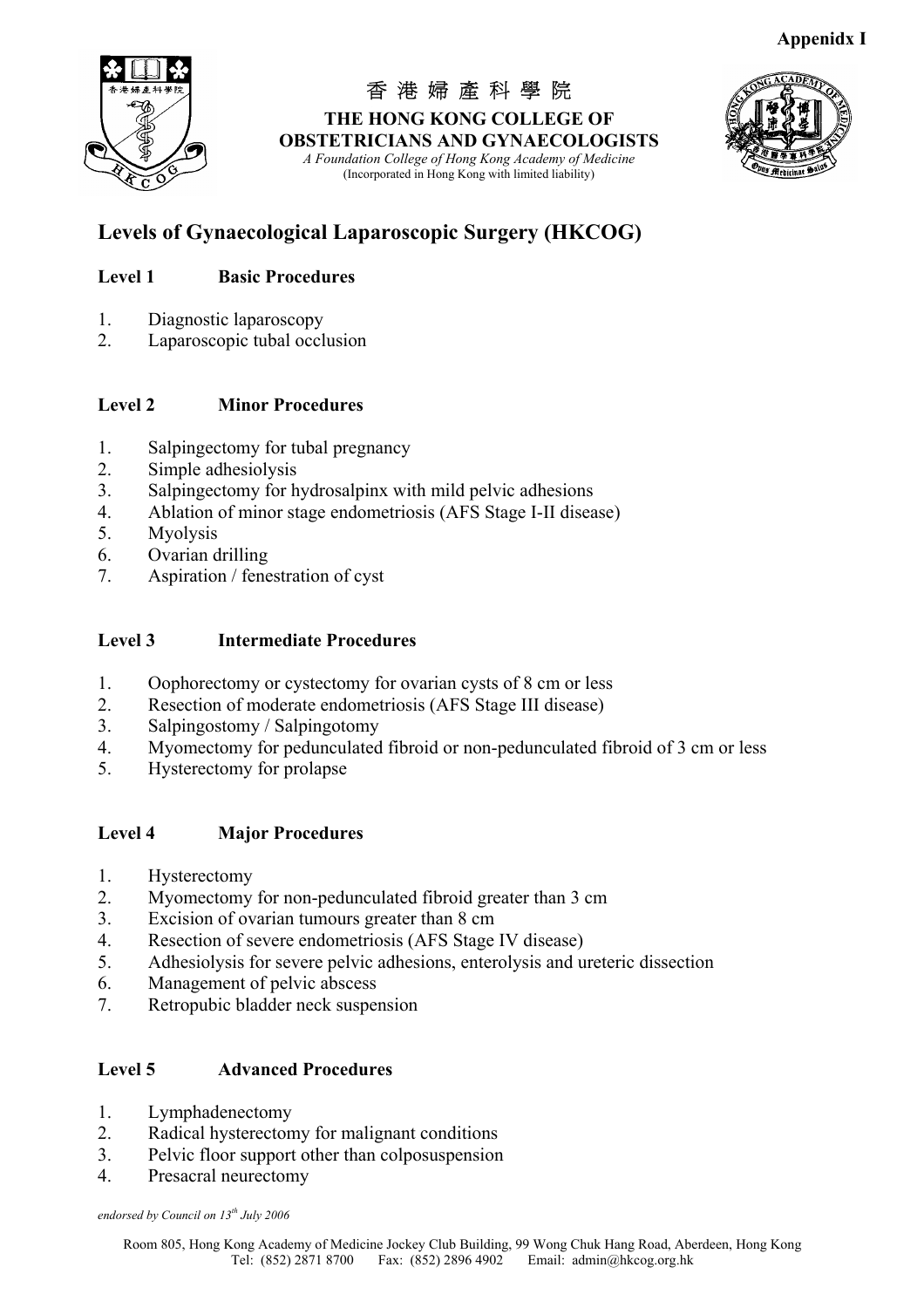

香 港 婦 產 科 學 院 **THE HONG KONG COLLEGE OF OBSTETRICIANS AND GYNAECOLOGISTS**

*A Foundation College of Hong Kong Academy of Medicine*  (Incorporated in Hong Kong with limited liability)



## *OPERATIVE DIAGNOSIS KEY COMPLICATIONS KEY*

- - 1a  $\text{cyst} < 8 \text{ cm}$
	-
- - 2a stage I or II (AFS)
	-
	- 2c stage IV
- (3) Hydro / pyosalpinx
- (4) Tubo-ovarian abscess
- (5) Ectopic pregnancy
- (6) Pelvic adhesion
	-
	- 6b moderate
	-
- - 7a pedunculated
	-
	- 7c intramural / broad ligament
- (8) Adenomyosis
- (9) Genuine stress incontinence
- (10) Para ovarian cyst
- (20) Other (please specify)

- (1) Ovarian cyst / tumour (1) Injury to epigastric vessels
	- 1b  $\text{cyst} > 8 \text{ cm}$  (2) Injury to major vessels
- (2) Endometriosis (3) Haemorrhage requiring transfusion
	- 2b stage III (4) Significant emphysema
		- (5) Bladder injury
		- (6) Ureteral injury
		- (7) Bowel injury
		- (8) Febrile morbidity
	- 6a minimal or mild (9) Conversion to laparotomy
	- 6c severe (10) Incisional hernia
- (7) Fibroid (11) Pelvic / vault haematoma
	- 7b subserous (20) Other (please specify)

*endorsed by Council on 13th July 2006*